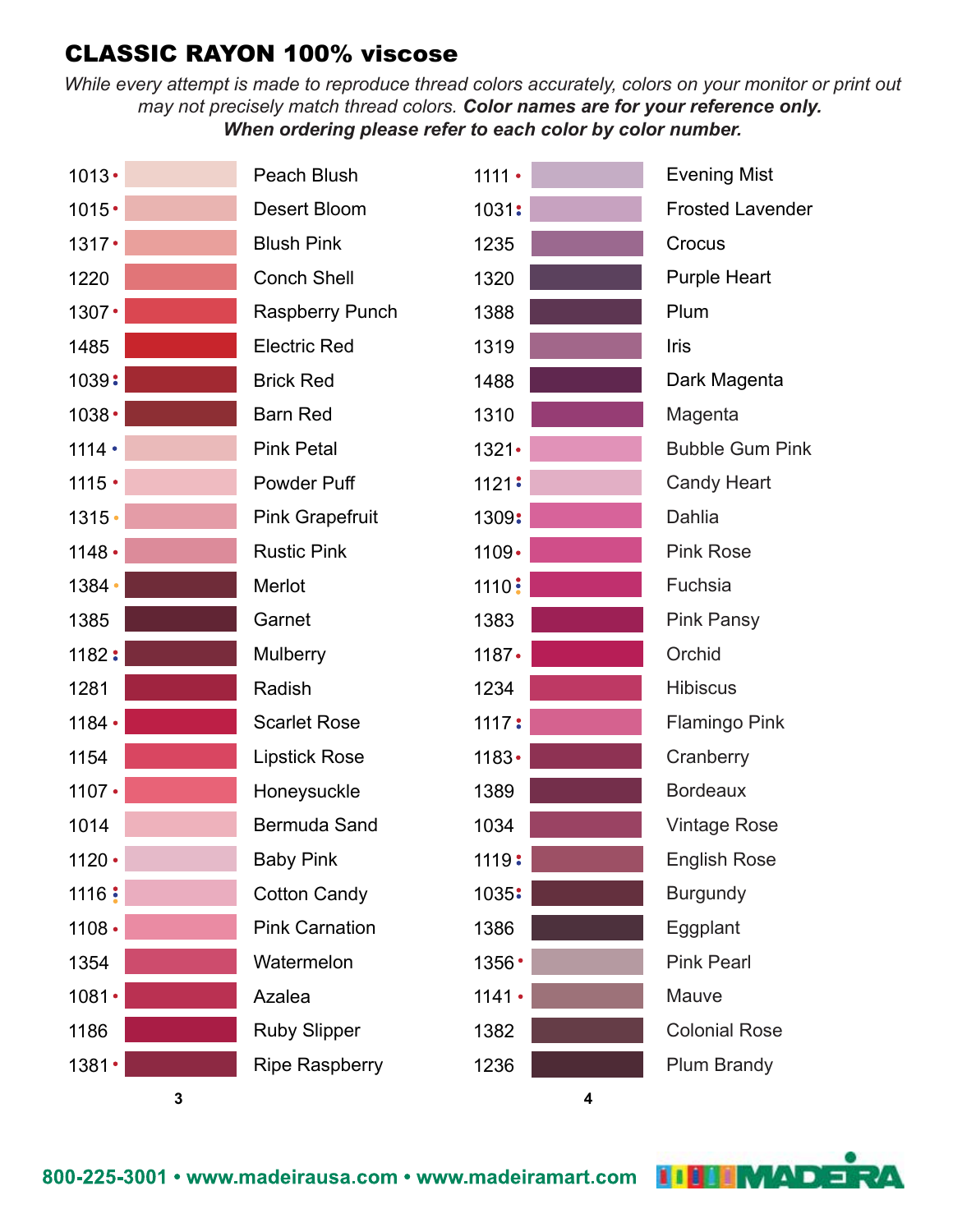*While every attempt is made to reproduce thread colors accurately, colors on your monitor or print out may not precisely match thread colors. Color names are for your reference only. When ordering please refer to each color by color number.*



Lavendula Regal Blue Hanukkah Blue Sailor Blue Dark Periwinkle Bahamas Blue Grape Juice Dark Purple Iris Royal Purple Majestic Purple Violet African Violet Deep Lilac Mystic Lavender Velvet Violet Purple Pansy Purple Passion **Chokecherry** Lilac Lavender Purple Grape Berry Blast Blackberry Purple Dusty Lilac Lavender Ice Berry Frost Slate Purple



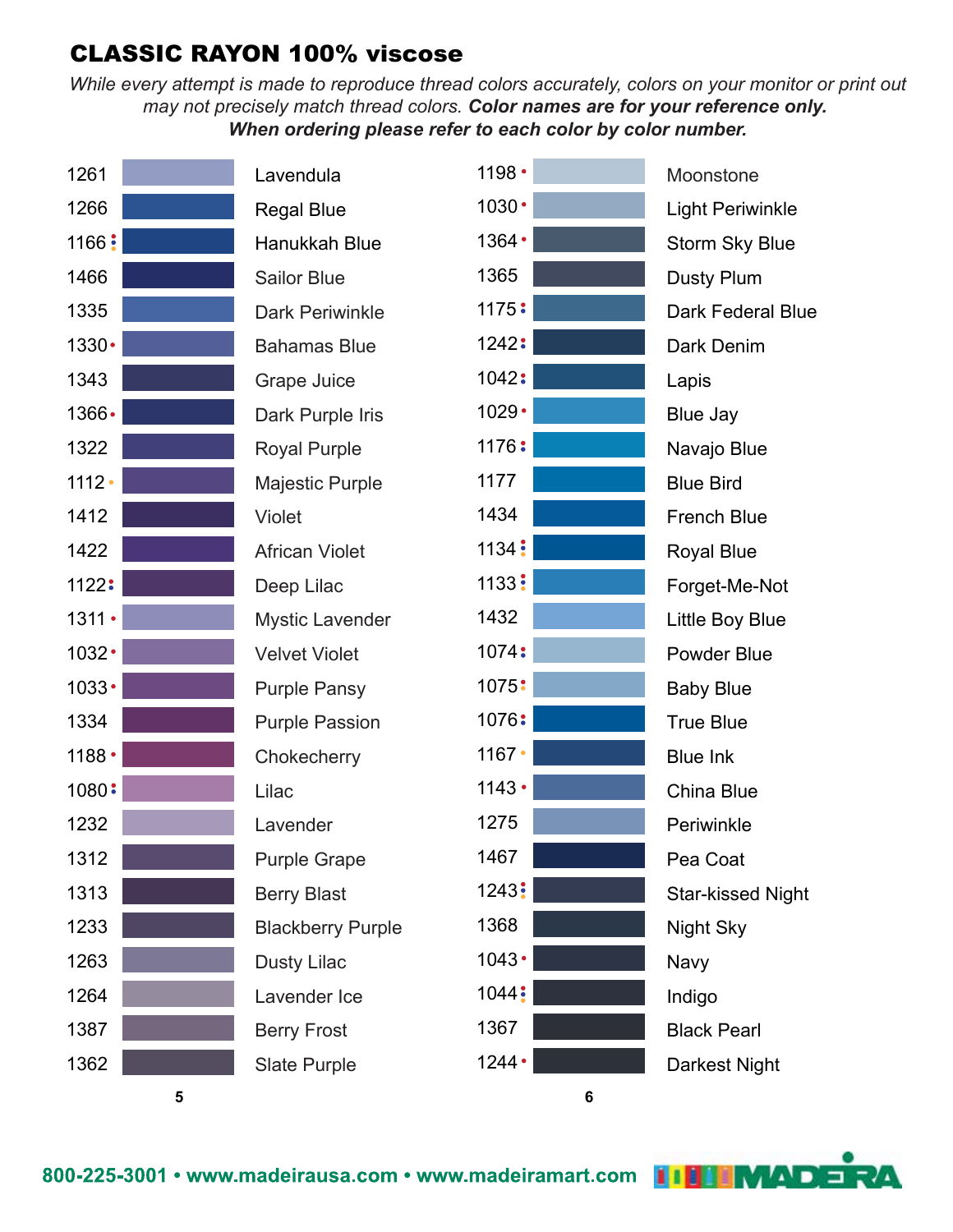| 1153:          | <b>Frosted Glass</b>        | 1163         | <b>Steel Green</b>     |
|----------------|-----------------------------|--------------|------------------------|
| 1360.          | <b>Dusty Blue</b>           | $1160 -$     | <b>Antique Blue</b>    |
| 1353           | <b>Blue Spruce</b>          | 1161         | Twilight               |
| 1277           | <b>Blueberry Smash</b>      | 1162         | <b>Admiral Blue</b>    |
| 1028:          | <b>Country Kitchen Blue</b> | 1252         | Neptune                |
| 1276           | Light Denim                 | 1290.        | <b>Mallard Teal</b>    |
| 1375           | <b>Work Shirt</b>           | 1052         | Mermaid                |
| 1376 •         | Space Blue                  | 1293         | Malachite              |
| $1274 -$       | Porcelain Blue              | 1090 •       | Deep Sky Blue          |
| 1132:          | <b>Clear Blue</b>           | 1088         | Robin's Egg            |
| 1027           | Dolphin                     | 1292:        | Limestone              |
| 1373           | <b>Cerulean Frost</b>       | 1246 •       | <b>Teal Green</b>      |
| 1497           | <b>Peacock Blue</b>         | 1185         | Dark Teal              |
| 1297:          | Calypso Blue                | 1298         | <b>Tree Frog</b>       |
| 1476           | Independence Blue           | 1380         | Oasis                  |
| 1296           | Deep Ocean                  | 1299         | <b>Green Turquoise</b> |
| 1096 •         | Cobalt                      | $1045 -$     | <b>Light Mint</b>      |
| 1092:          | <b>Summer Sky</b>           | 1279         | <b>Tropical Teal</b>   |
| 1294           | Liberty                     | 1371         | Deep Sea               |
| 1295:          | Cyan                        | 1046 •       | Eucalyptus             |
| 1095 •         | Larimar                     | 1245         | Sea Foam Green         |
| 1094:          | Caribbean Blue              | 1280         | Oregon Green           |
| $1093 -$       | <b>Azure Sea</b>            | 1284         | <b>Emerald Sea</b>     |
| 1089 •         | Sea Frost                   | 1301         | Jade                   |
| 1289           | <b>Silver Mound</b>         | $1247 \cdot$ | <b>Bottle Green</b>    |
| 1291           | Marlin                      | 1480         | <b>Rain Forest</b>     |
| 1091 •         | <b>Teal Blue</b>            | 1304 •       | Ivy                    |
| $\overline{7}$ |                             | 8            |                        |

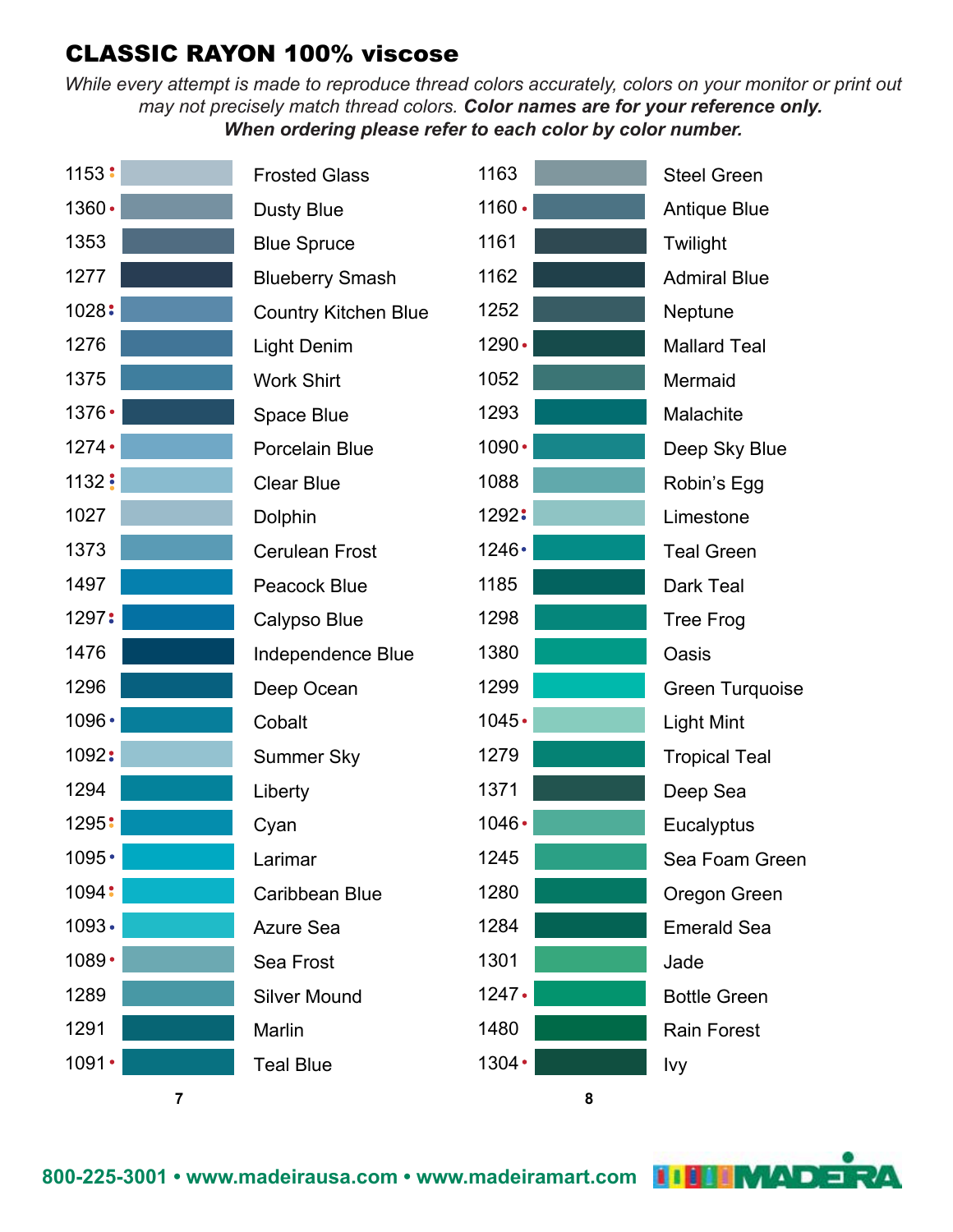



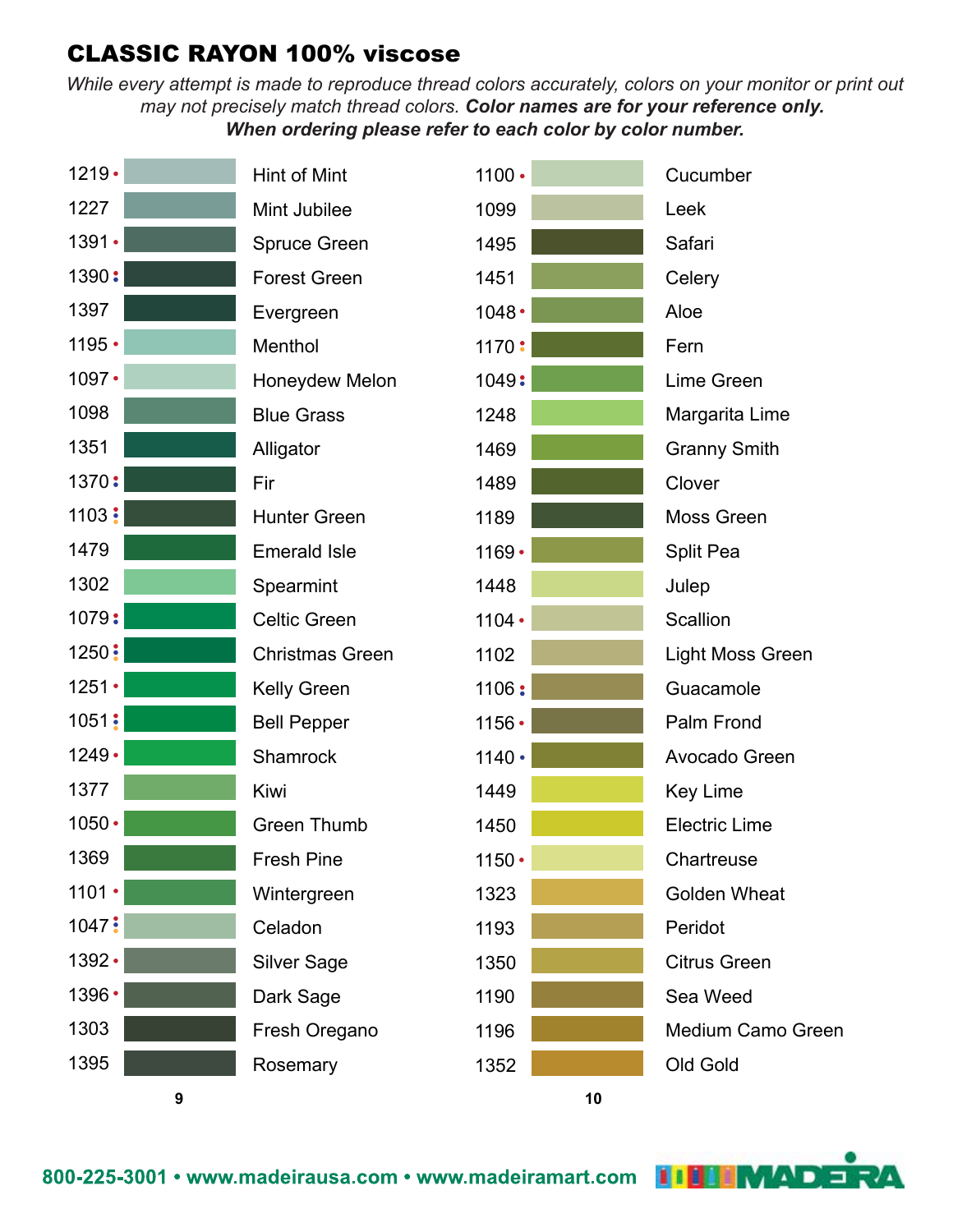*While every attempt is made to reproduce thread colors accurately, colors on your monitor or print out may not precisely match thread colors. Color names are for your reference only. When ordering please refer to each color by color number.*



MAD E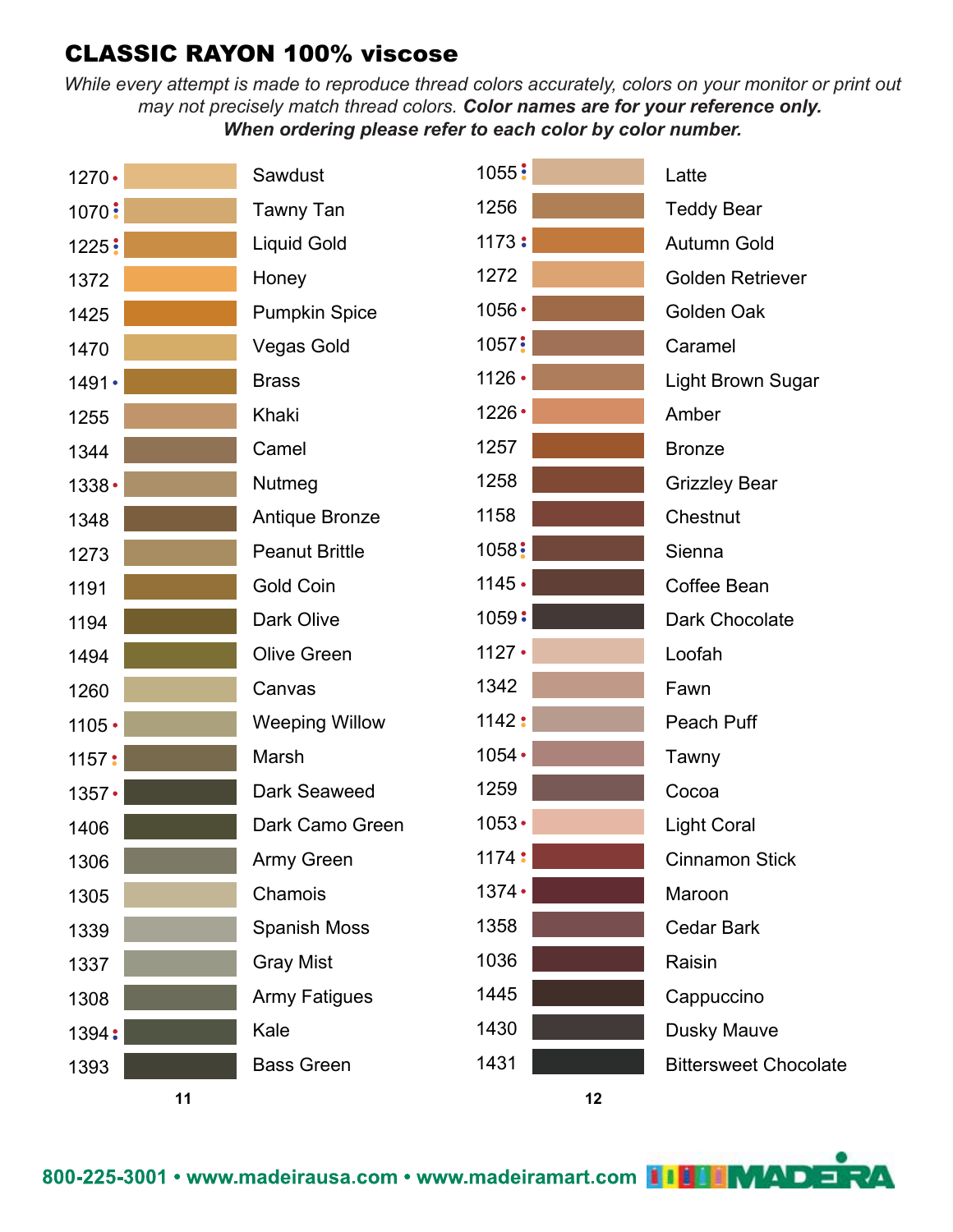| $1149 -$ | <b>Tusk</b>                | 1286     | <b>Mist</b>            |
|----------|----------------------------|----------|------------------------|
| $1138 -$ | Doe Skin                   | 1040 •   | Weimaraner             |
| 1428     | <b>Rice</b>                | 1287     | <b>Gun Metal</b>       |
| 1128:    | Taupe                      | 1318     | Graphite               |
| 1230     | Root Beer                  | 1439     | Ash                    |
| 1144:    | <b>Bark</b>                | 1239     | Charcoal               |
| 1336 •   | Saddle Brown               | 1240     | <b>Stone</b>           |
| 1129:    | Mud Pie                    | 1288     | <b>Shark</b>           |
| 1329 •   | <b>Toasted Marshmellow</b> | 1085:    | Cement                 |
| 1328     | <b>Buckskin</b>            | 1086:    | <b>Sterling Silver</b> |
| 1130     | <b>Chocolate Chip</b>      | 1087     | <b>Silver Birch</b>    |
| 1131     | Espresso                   | $1010 -$ | Gray Haze              |
| 1229     | Clove                      | $1012 -$ | Smoke                  |
| 1228     | <b>Mink</b>                | 1118:    | <b>Overcast Gray</b>   |
| 1136 •   | Dark Taupe                 | 1212:    | <b>Stainless Steel</b> |
| 1082:    | Antique Ecru               | $1415 -$ | <b>Battleship</b>      |
| 1084:    | <b>Sandy Shores</b>        | 1461     | Iron Gray              |
| 1072:    | <b>Coconut Cream</b>       | 1440     | Cobblestone            |
| 1060:    | Pussywillow                | 1411     | Silver                 |
| 1063     | Elephant                   | 1151     | Silver Moon            |
| 1062.    | Rhino                      | 1363     | <b>Steel Lavender</b>  |
| 1460     | Ecru                       | 1164     | Twister                |
| 1071:    | Baby's Breath              | 1011:    | Chrome                 |
| 1410     | <b>Ivory</b>               | 1041:    | <b>Polished Pewter</b> |
| 1405     | Goose Gray                 |          |                        |
| 1463     | Willow                     | 1241:    | Obsidian               |
| 1361     | Moody Gray                 | 1199     | Onyx                   |
| 13       |                            | 14       |                        |

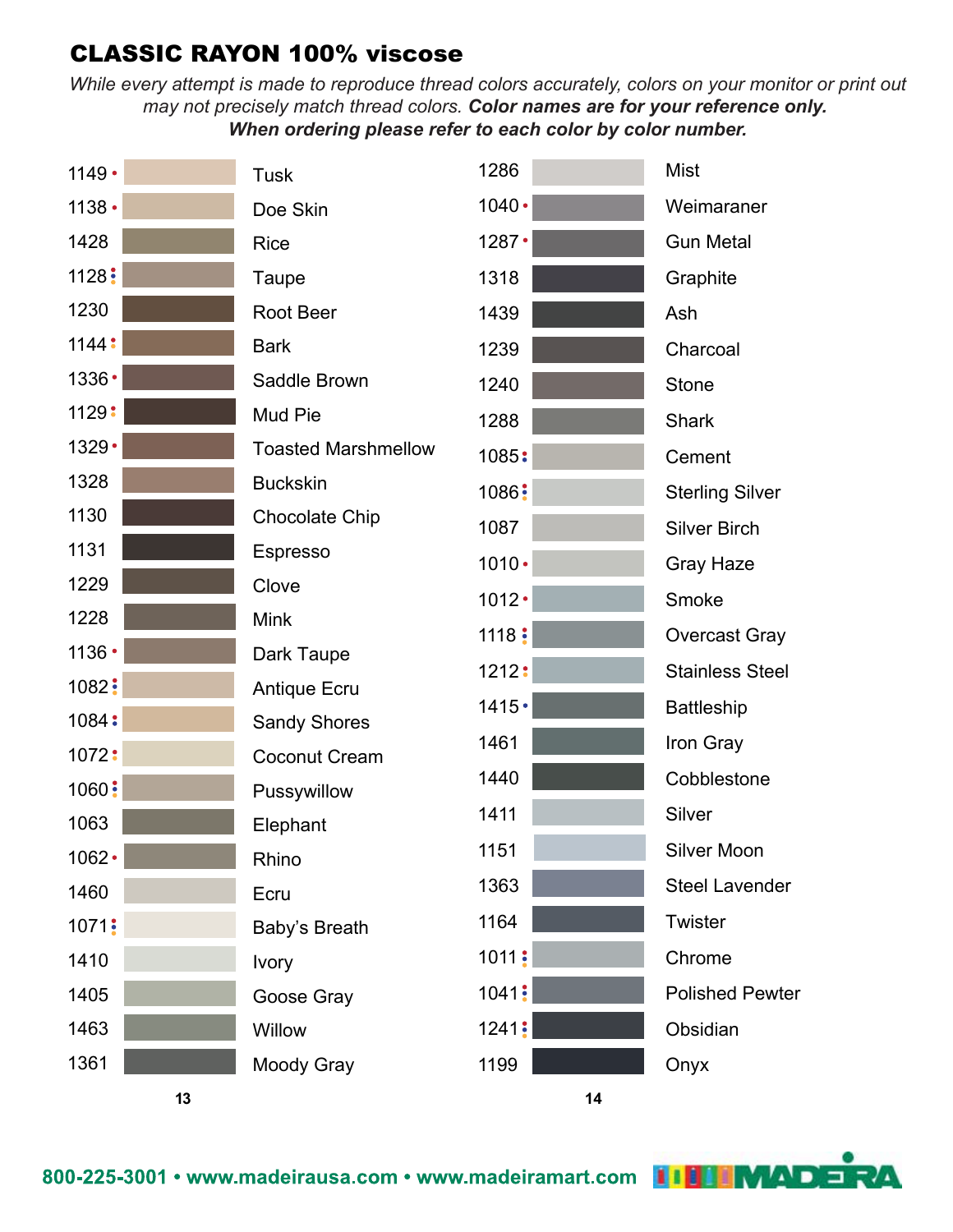